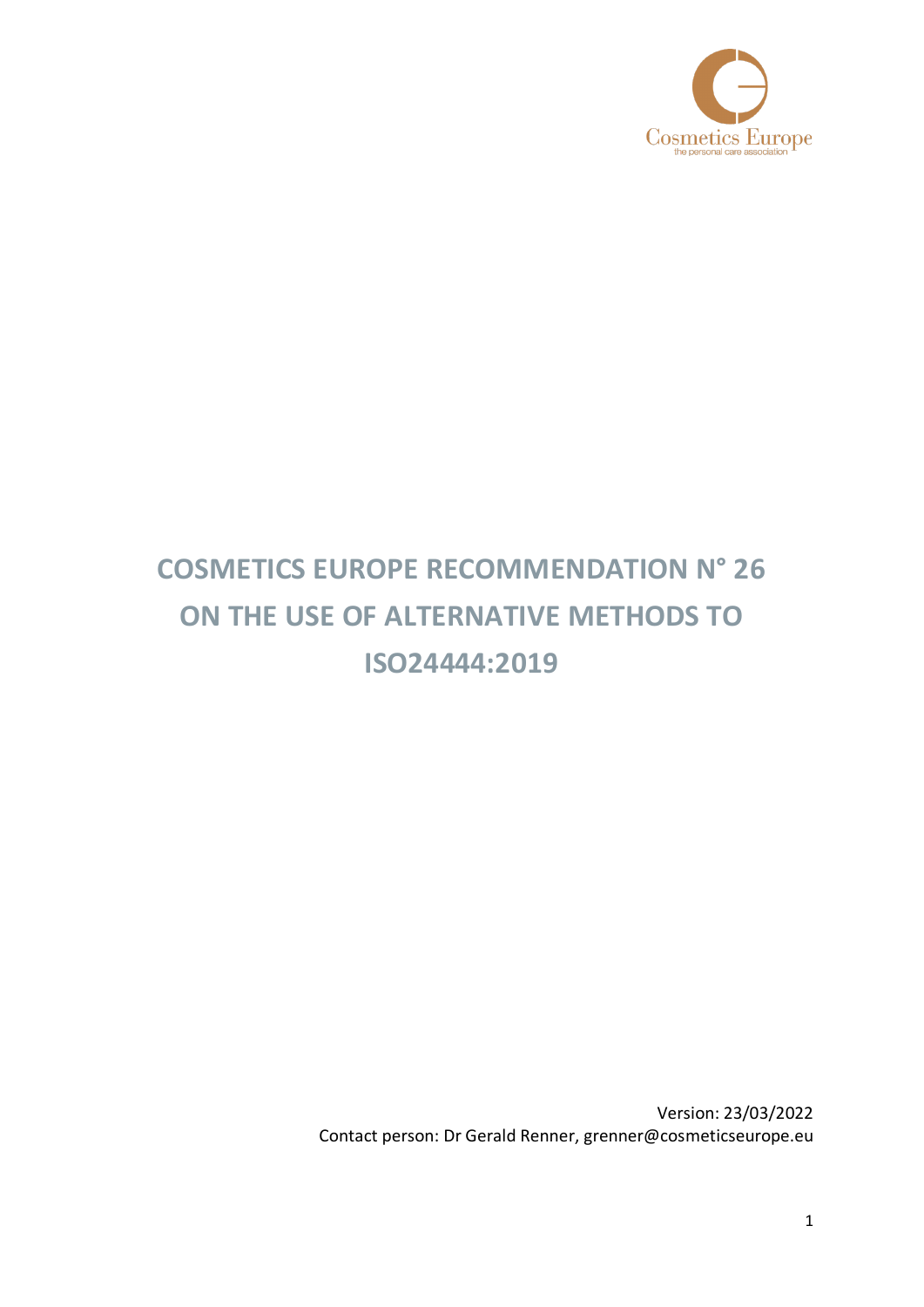

## **Cosmetics Europe Recommendation On the Use of Alternative Methods to ISO24444:2019**

For decades, the Sun Protection Factor (SPF) has been measured on the skin of human volunteers *in vivo*. The current *in vivo* SPF test method used in Europe (ISO24444:2019) has been developed by a large number of global experts in the International Standards process and is used widely for substantiation of labelled protection claims or in-market control.

Supported by the European Commission (who explicitly encouraged the development of alternatives in its Recommendation 2006/647/EC), the sun protection industry has continued to innovate around developing new SPF test methods for many years.

It is essential, however, that any alternative method demonstrates a sufficiently high statistical correlation with the current gold-standard *in vivo* SPF test method (ISO24444:2019). Predicting *in vivo* SPF test results using alternative methods has, however, proved an extremely hard scientific challenge.

Several alternative methods are in various stages of development, and five methods are currently undergoing statistical characterisation vs the gold standard ISO24444:2019 method in a multi-stakeholder technical consortium (ALT-SPF<sup>[1](#page-1-0)</sup>). Two of those methods have ring-study data evaluating their correlation with ISO24444:2019. Results of these methods have been published in peer-reviewed journals for a high number of sun protection products and both are formal work items in the final stages of standardisation in the ISO/TC217/WG7 'Sun Protection Test Methods' Working group<sup>[2](#page-1-1)</sup>:

- 1) The *In Vitro* 'Double Plate' Method (ISO Committee Draft 23675) [3](#page-1-2),[4](#page-1-3)
- 2) Hybrid Diffuse Reflectance Spectroscopy or HDRS (ISO Committee Draft 23698)<sup>[5](#page-1-4)</sup>

<span id="page-1-2"></span><sup>3</sup> *M. Pissavini, C. Tricaud, G. Wiener, A. Lauer, M. Contier, L. Kolbe, C. Trullás Cabanas, F. Boyer, V.Nollent, E. Meredith, E. Dietrich, P.J. Matts, "Validation of an In Vitro Sun Protection Factor (SPF) method in blinded ringtesting." Int. Journal of Cosm. Sci., Vol 40, Issue 3, 2018.*

<span id="page-1-3"></span><sup>4</sup> *M. Pissavini C. Tricaud G. Wiener A. Lauer M. Contier L. Kolbe C. Trullás Cabanas F. Boyer E. Meredith J de Lapuente E. Dietrich P.J. Matts "Validation of a new in vitro Sun Protection Factor method to include a wide range of sunscreen product emulsion types" Int. Journal of Cosm. Sci., Vol 42, Issue 5, 2020.*

<span id="page-1-4"></span><sup>5</sup> *Eduardo Ruvolo, Mathias Rohr, Sergio Oliveira, Luciano Nogueira, José Carvalho, Curtis Cole "Multi-laboratory study of hybrid diffuse reflectance spectroscopy to assess sunscreen SPF and UVA-PFs" Photoderm Photoimmun Photomed, June 2021.*

<span id="page-1-0"></span>*<sup>1</sup> <https://www.alt-spf.com/>*

<span id="page-1-1"></span>*<sup>2</sup> [https://www.iso.org/fr/committee/54974/x/catalogue/p/0/u/1/w/0/d/0](https://eur02.safelinks.protection.outlook.com/?url=https%3A%2F%2Fwww.iso.org%2Ffr%2Fcommittee%2F54974%2Fx%2Fcatalogue%2Fp%2F0%2Fu%2F1%2Fw%2F0%2Fd%2F0&data=04%7C01%7Cmkennedy%40cosmeticseurope.eu%7C9c4a64fed39046e478c008d9a8eef866%7C49492bedb17644fdb980d3891e88f00c%7C0%7C0%7C637726566616744559%7CUnknown%7CTWFpbGZsb3d8eyJWIjoiMC4wLjAwMDAiLCJQIjoiV2luMzIiLCJBTiI6Ik1haWwiLCJXVCI6Mn0%3D%7C0&sdata=sOCZ0DYMhesk5wQsnt0qQd4IVVV4y3zGSCSJZGyz8sQ%3D&reserved=0)*